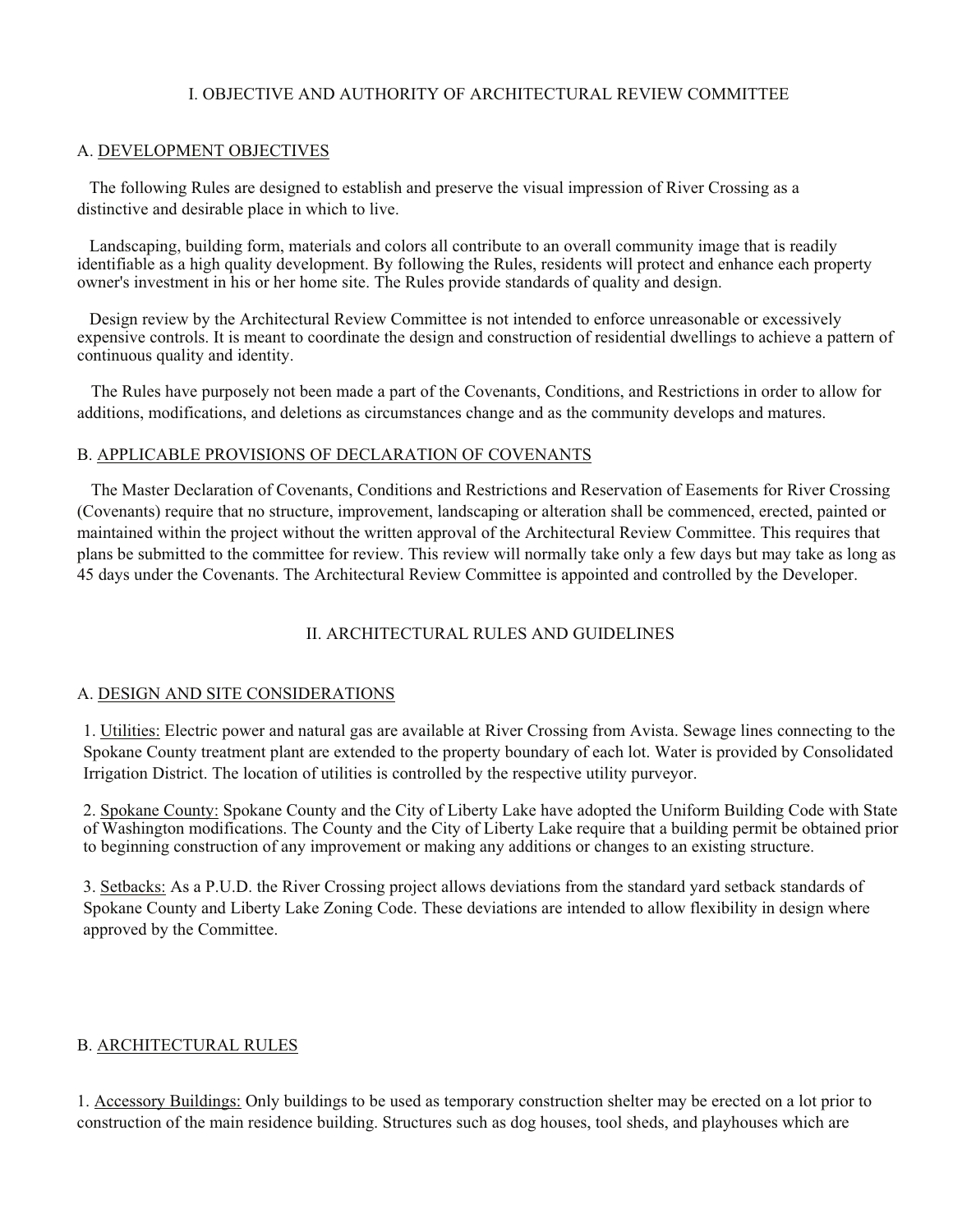intended for permanent or semi-permanent use, are not specifically prohibited. **The structures are, however, subject to Architectural Review Committee approval.** 

2. Antennae: Exposed roof TV and/or radio antennae are prohibited, unless specifically approved by the Architectural Review Committee. Satellite dishes smaller than 18" are approved. Satellite dishes shall be mounted in an inconspicuous location.

3. Building Height: Building height limitations may be imposed by the Architectural Review Committee in order to preserve views from neighboring homes and to minimize the impact of structures on arterial streetscape areas of the property. **Buildings on corner lots shall have a one story elevation adjacent to the flaking street.**

4. Chimneys: All exterior chimneys must be of a material and of such a color as to blend in aesthetically with the residence and will be subject to approval by the Architectural Review Committee.

5. Clotheslines: Exterior clotheslines must be located in screened service yards and out of view from the neighboring property.

6. Driveways: Driveway access onto the roads will be limited to one per lot, unless otherwise approved by the Architectural Review Committee.

7. Excavation: All excavation must be done so as to create a minimum disturbance on the site. All dirt and debris as a result of excavation must be leveled and/or removed from the site.

8. Exterior Lighting: All exterior lighting plans must be submitted with construction approval or alteration approval submittals. Exterior lighting which can be seen from the roads or neighboring lots must be indirect. Colored light sources shall be prohibited. Decorative and/or landscape lighting may have limitations placed upon them if they impact adjacent properties.

9. Exterior Walls and Trims: The following materials are approved for use in exterior walls and trims,

A. Wood (natural or treated with earth-tone stain or paint).

B. Aluminum, steel, or vinyl siding products in earth tone colors and in an application approved by the Architectural Review Committee.

C. Stucco may be permitted as the primary or accent siding material. Colors shall be medium earthtones subject to approval.

D. Brick (medium to dark even earth-tone colors)

Exterior color and material treatment used on the building walls shall be continuous and consistent on all elevations of the residence in order to achieve a uniform and complete architectural design.

Exterior colors must harmonize with the surrounding landscape and all colors are subject **to** approval by the Architectural Review Committee.

10. Utility Panels: In general, all utility meter panels should be screened from view and should be installed according to guidelines available from utility companies.

11. Fencing: Fences will be limited and must have specific design approval from the Architectural Review Committee, fences may be limited where adjacent to common areas and on sloping lots. See Exhibit No.8 for approved fence plan.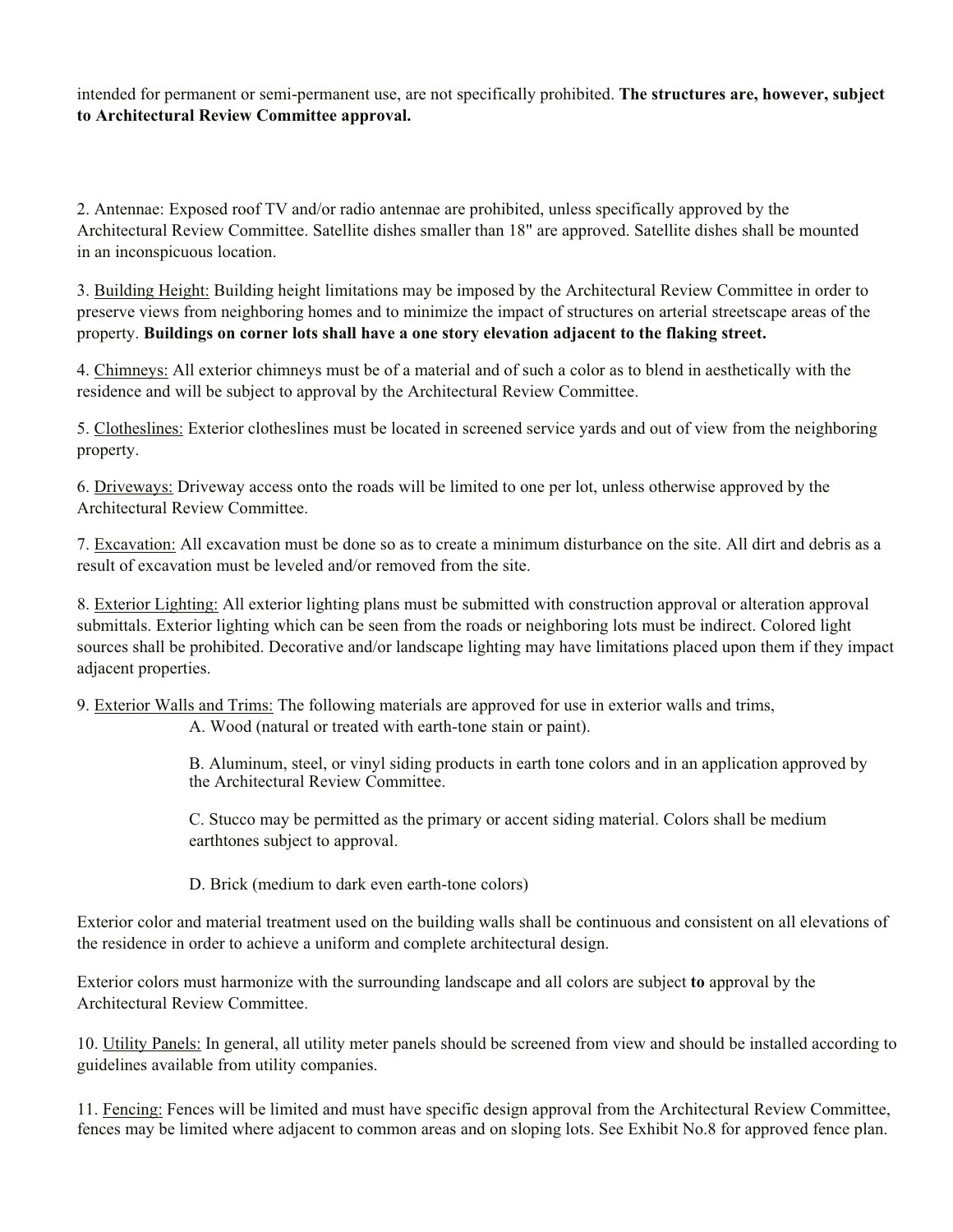12. Garages: The garage should connect 10 the main house by a roof or screen or be pan of the house structure.

13. Grading: All grading shall conform to natural contours of the maximum extent feasible.

14. Gutters and Downspouts: All gutters and downspouts shall be designed as a continuous architectural design feature. Exposed gutters and downspouts shall be colored to blend in with the surface to which they are attached.

15. Heating and Cooling Systems: All interior or exterior heating or cooling systems must be screened from view.

16. Mail Boxes and Newspaper Receptacles: Individual mail boxes and newspaper receptacles are prohibited. Group mail boxes will be provided at central locations by the developer.

17. Parking: NO utility trailer, boat trailer, camper or other trailer, mobile home, commercial vehicle, bus, truck (other than standard size pick up track), inoperable automobile, boat, or similar equipment, and no vehicle which is in an extreme state of disrepair, shall be permitted to remain on the street or on any Lot other than temporarily (for the purpose of loading and unloading of passengers or personal property) unless placed within an enclosed garage or placed in the rear yard and screened from view by fence. No noisy off-road, unlicensed motor vehicles shall be maintained or operated upon the Property, except such recreational vehicles as may have been approved by the Board.

18. Prefabricated Housing: Prefabricated housing shall not be permitted.

19. Roofs: All homes and structures within the project shall use roofing materials as approved by the Architectural Review Committee.

20. Signs: Limitations on the size and placement of residential identification signs may be imposed by the Architectural Review Committee. All signs and their proposed locations must first be approved by the Committee. No lighted signs shall be permitted. All residences shall have a designated street number that is easily viewed from the road.

One sign identifying the contractor during construction, or advertising a home for sale is permitted, provided it is single sided, with a maximum area of 200 square inches and the longest dimension is not greater than 40 inches. The sign is to be on its own post and shall not be placed higher than 60 inches from the prevailing ground plane. The sign must be placed no closer than 10 feet from the nearest roadway and be approximately parallel to the centerline of the roadway. Subcontractor and material-men signs are prohibited. No other signs shall be permitted except as specified in this section, unless otherwise approved by the Architectural Review Committee.

21. Utilities: All connections from trunk lines to individual structures must be underground. Exposed plumbing and electrical lines are not allowed. Materials must conform to the Electrical and Plumbing Codes. Water and sewer hookups must be inspected by the appropriate inspectors. All excavation for site utility hookups must be restored to its natural condition.

22. Solar Heat Systems: Any solar heat system must be reviewed on an individual basis and require the approval of the Committee.

## LANDSCAPING POLICIES

Front Yards: Front yard is defined as that area between the front property line and the plane of the face of the building, or intercepting side yard fence or wall. The total front yard area (except the driveways and entry paving) is to be landscaped and irrigated with an automatic underground irrigation system within 90 days of occupancy. The front yard landscaping shall be maintained in a healthy and neat appearance at all times. The front yard landscaping shall be designed in conjunction with and in harmony with the architectural design of the residence and lot. A minimum of one tree shall be planted each 30 feet of street frontage by the project Developer. Such trees shall be planted within the planting strip between the curb and sidewalk and parallel to the street curb. Specific street trees used shall follow the River Crossing Master Street Tree program.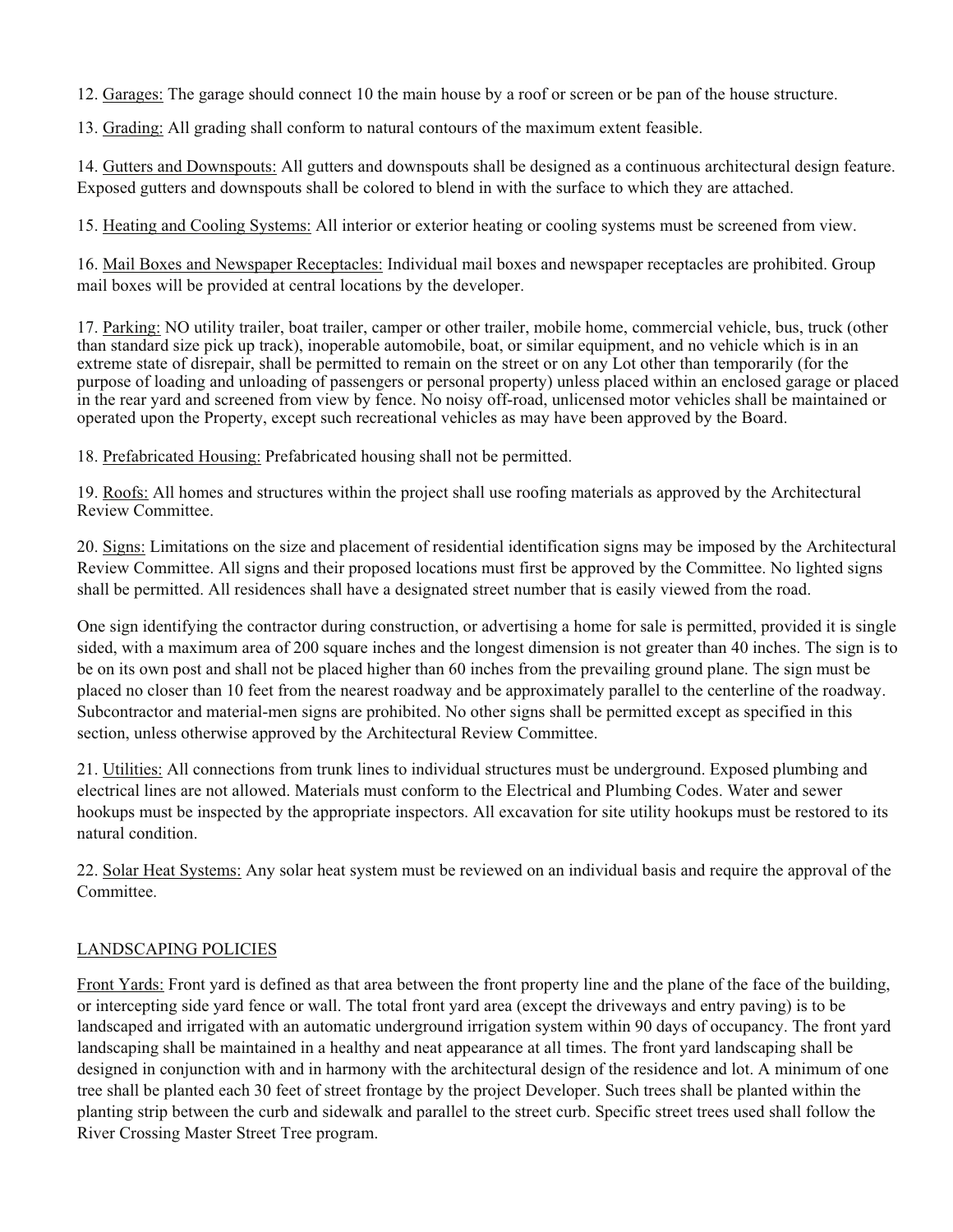Rear Yards: Rear yard landscaping shall be completed within one year of the first Occupancy of the home.

#### III. SEVERABILITY

If any section, subsection, paragraph, sentence, clause or phrase of these Rules and Regulations is for any reason held by a court of competent jurisdiction to be invalid, such decision shall not affect the validity of the remaining portions of these Rules.

#### IV, NONWAIVER

Consent by the Architectural Review Committee to any matter proposed to it or within its jurisdiction, or failure by the Architectural Review Committee or the River Crossing Homeowner Association to enforce any violation of these Rules, shall not be deemed to constitute a precedent or waiver impairing the Committee's right to withhold approval as to any similar matter thereafter proposed or submitted to it for consent or to enforce any subsequent or similar violation of these Rules.

#### V. PENALTIES

**The River Crossing Home Owners Association and the ARC shall have the right to impose penalties for the failure to comply with these ARC standards.** The ARC shall have the right to record a Notice of Covenant Violation on the title of any lot that fails to comply with the standards imposed by the ARC. In addition they shall have the right to impose a violation fee of up to \$100 per day for violations.

## V. ADOPTION

These Rules are adopted by the Architectural Review Committee this 21st day of October 2003.

Bv:  $Bv$